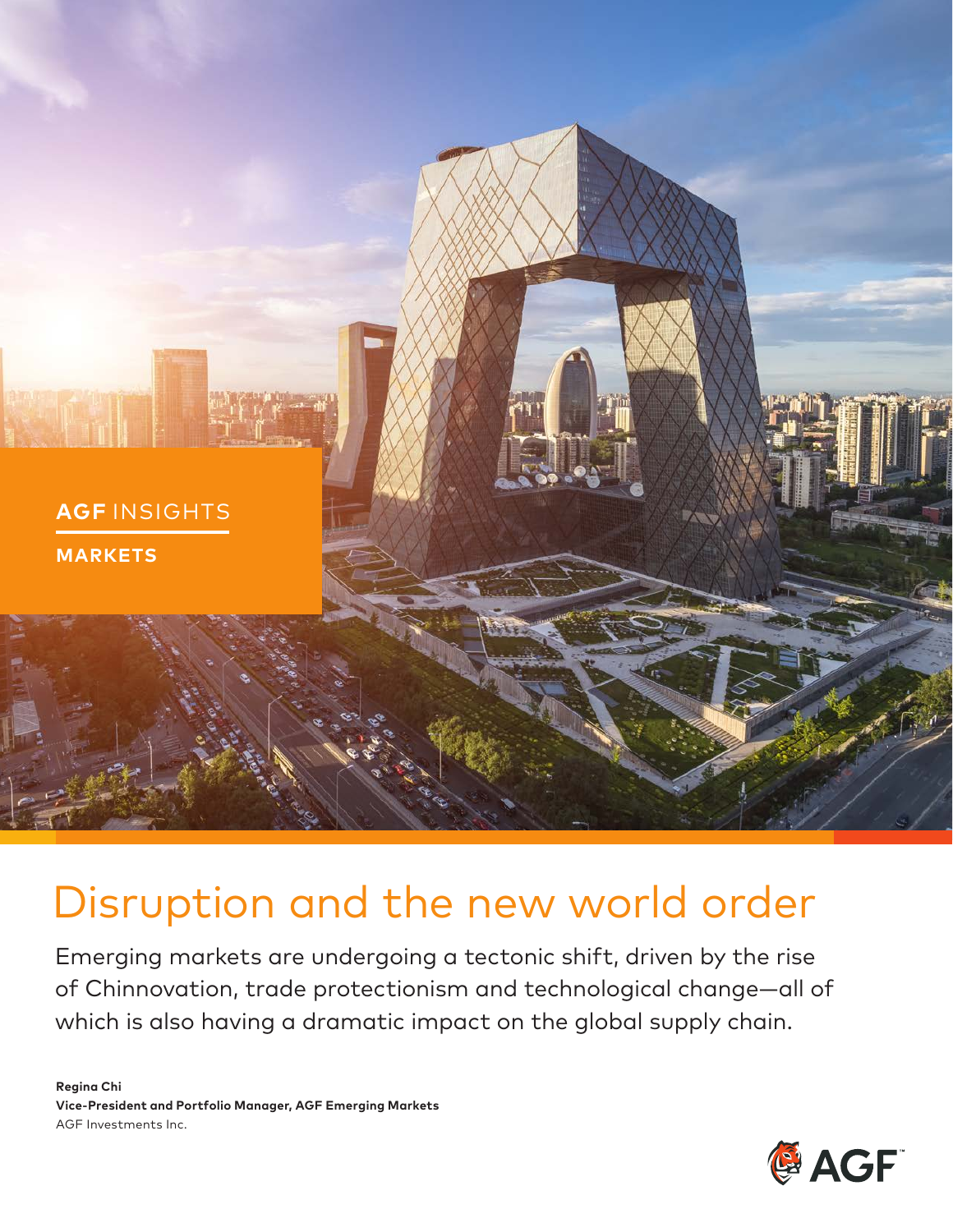

**From AI, self-driving cars, fin-techs and drones, China is gaining a reputation as the world's innovation capital. In fact, the phrase ''madein-China,'' once emblematic of low-end trinkets and cheap labour, is getting a makeover as the economy undergoes a seismic shift.** 

This transformation—arising against the global backdrop of growing populism, trade protectionism and sweeping technological change—is having a dramatic impact on the world's supply chain, the network of companies that provide everything from the bits and pieces needed to make our electronics run, to the leather and other materials that go into our footwear and apparel, for example. And these suppliers not only serve as a barometer for the future outlook of an Apple stock, for example, but provide rich investment opportunities themselves. In other words, shrewd investors may do well to heed this advice: follow the supply chain.

### **Birth of the supply chain**

While globalization has been underway since the birth of the telegraph and the Pacific railroad, it's hard to believe that the notion that developed countries would work with supplier companies in emerging economies to cut costs is only a few decades old. This trend truly gained momentum following the North American Free Trade Agreement when U.S. car manufacturers outsourced much of their labour to Mexico. Meanwhile, the next iteration of global outsourcing evolved with the increasing sophistication of technology. With multinationals focused on their sweet spot—product design and brand—they've turned to suppliers to make their components. They've looked to China and other parts of Asia as sources of cheap labour, land, and for economies of scale, to feed a seemingly insatiable demand for consumer goods.

For more than two decades, there have been clear winners in this wave of globalization. While multinationals have outperformed their domestically-focused rivals, emerging market economies have also flourished, benefiting from the surge of foreign investment, while contributing to a bigger share of the world's GDP, according to World Economics and data from Barclays Investment Bank Research.



### **Emerging Market Economies Gained Share in Global GDP**

Source: World Economics, Barclays Research as of March 2017.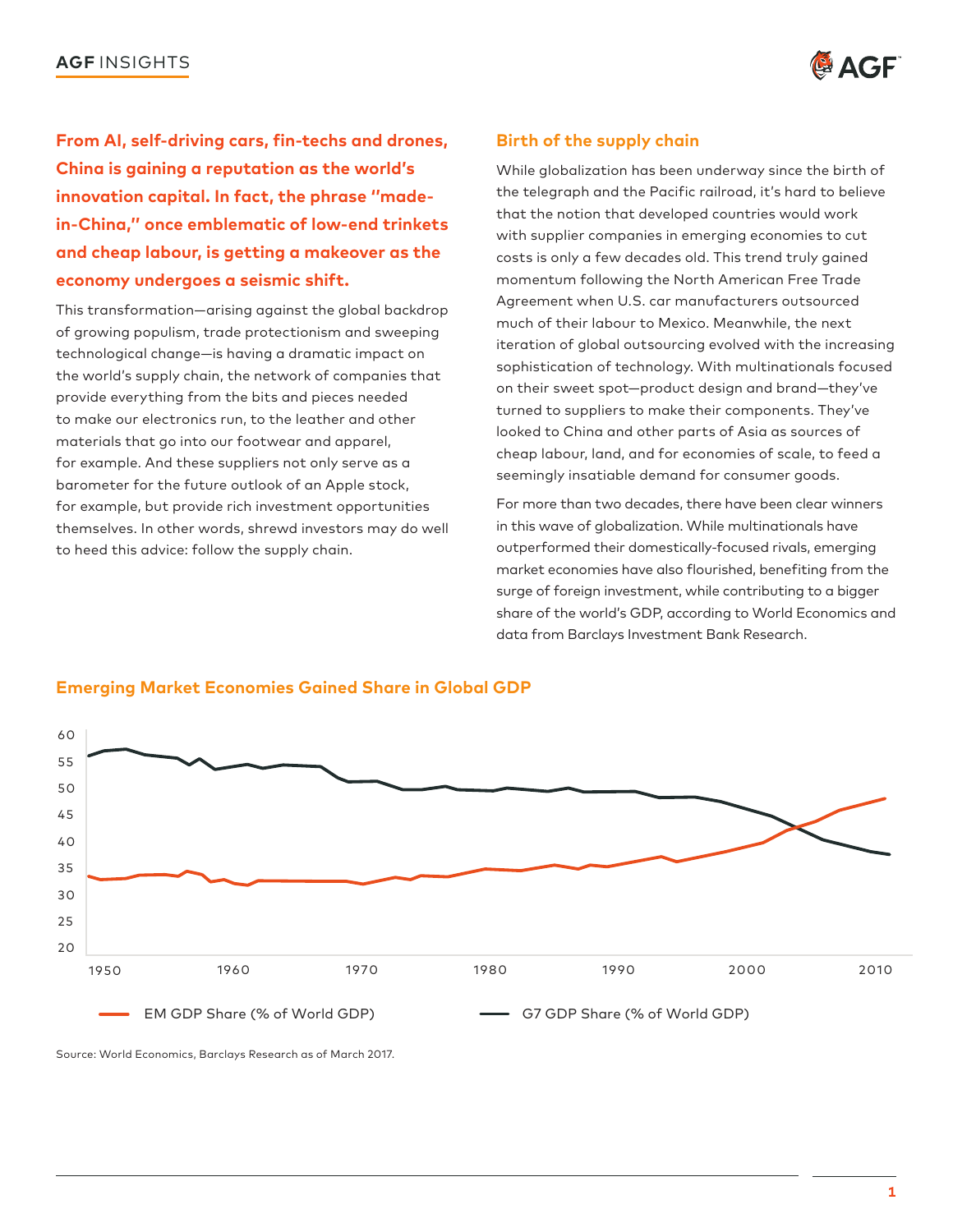

### **Disruption and the new world order**

 economies. The risk? The winners of these last two However, we believe we've reached a tipping point. A new world order is emerging, reshaping the global economy, driven by a wave of forces that is threatening well-trod trading patterns and the integration of decades could well now become the losers—and they are especially high for emerging markets—particularly those in the Asian value chain.

Tit-for-tat trade wars and the advent of economic nationalism are helping to drive deglobalization. But the acceleration of technological innovation, including Artificial Intelligence (AI), automation, robotics and 3D printing is also having a dramatic impact on the both emerging and developed markets, especially as they displace traditional production capacity.

This will, in all likelihood, impact the flow of investment to emerging markets, with automation eliminating 40% to 60% of jobs in emerging markets, according to the World Bank's 2017 estimates. And those multinationals who are quick to embrace emerging technologies may benefit from on-shoring, thereby avoiding the onslaught of disruption wrought by deglobalization.

For example, one global athletic brand giant has built an advanced automated facility in Germany using 3D printing that promises to develop, manufacture and restock footwear in a matter of days, as opposed to orders from China taking many months, produced with a fraction of the standard workforce.

By improving efficiencies, local production also has the potential to strengthen company balance sheets with reduced inventory costs, lower capital spending, shortened transition lag and overall improved return on invested capital. The downside is that easy access to technology such as 3D printing also lowers barriers to entry, potentially increasing competition for reigning brands too.

### **The rise of Chinnovation**

While all of these forces are conspiring to challenge the status-quo, events within China's borders are also helping to accelerate these shifts in the global supply chain. The recent explosion of China's technological firepower, coupled with new state-driven policy, will create a domino effect in local emerging markets.

The country is undergoing an astonishing transformation from serving as an imitator and the world's factory floor for cheap goods—to a country vying to realign the power of the global technology industry in the coming years. Some have dubbed this shift to a designed-in-China model as "Chinnovation." For now, the old smokestack industries and new start-up worlds co-exist, but structural changes are occurring at a breathtaking pace.

China's ambitious Made in China 2025 policy, a strategic plan issued by the government in 2015, is helping to drive its economy, focusing on high-tech industries that have typically the purview of foreign companies. The country is driving technological innovation in emerging areas like robotics, AI, Big Data, as well as genomics, clean energy, electric cars and aviation. The Made in China plan also outlines a strategy to boost Chinese-domestic content of core materials 40% by 2020, and 70% by 2025. To achieve its goals, China has also made impressive investments in research and development (R&D), and patents. China has been granted the largest number of patents globally since 2015, growing 22% compared with just 7% in the U.S., according to data gathered by IP5 Offices and UBS Group AG.

These developments are already having a significant impact across the surrounding region. Consider that the information technology (IT) now has a bigger weighting on the MSCI Emerging Markets Index, far outpacing its traditional stronghold in energy and materials, according to data from Thomson Reuters Datastream and HSBC.

However, shifts in the supply chain won't happen overnight. This will take two to three years to unfold if current dynamics hold. But as China steps up the value chain, countries such as Malaysia, Bangladesh, Vietnam and Taiwan will also transform. For example, we know Vietnam is already attracting a rush of new investment, with textile makers and semiconductor companies setting up shop. Meanwhile, India is also playing a bigger role, trumpeting its engineering know-how.

However, if scale loses its importance in a less integrated world, there are also worries about the long-term sustainability of lower-value countries like Taiwan, Bangladesh and Thailand.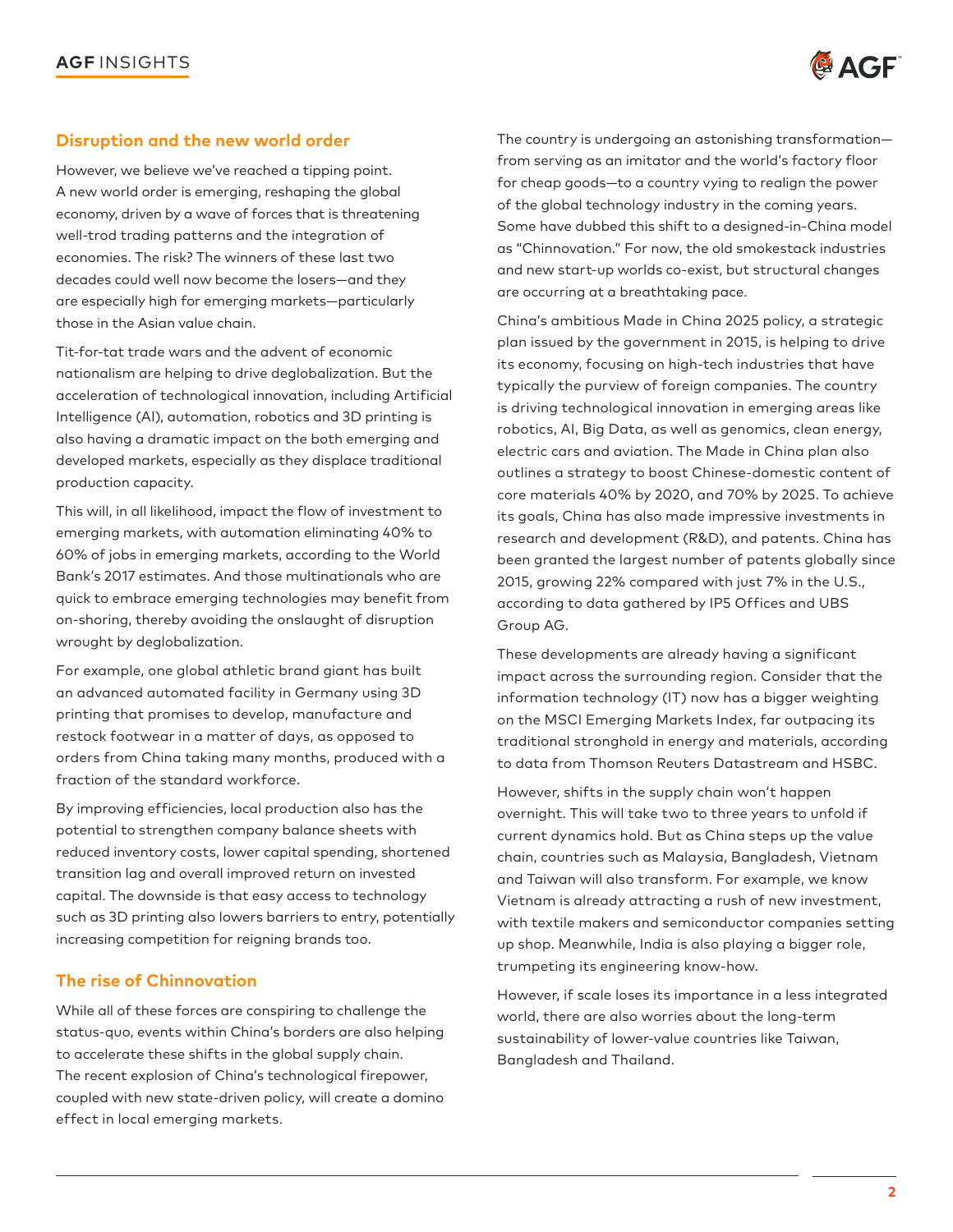## **AGF** INSIGHTS **for a structure of the structure of the structure of the structure of**  $\mathbf{\Phi}$  **AGF**



### **MSCI Emerging Markets Index – Sector Weighting**



Source: MSCI, Thomson Reuters Datastream, HSBC, August 2018.

#### **What's does this mean for investors?**

From an investment perspective, this disruption in the global value chain has far-reaching implications. As we've said, there will be clear winners and losers. Those who stand to benefit most include companies with strong intellectual property and patents whose goods and services cannot be turned into commodities. Meanwhile, multinationals with strong brands stand to gain, too.

Other winners could include commodities and agriculture after all, items like wheat and copper can only be produced in specific geographies and cannot be displaced by technology.

What do we look for? Beyond companies that make good capital allocation decisions including high R&D spend, and that continue to invest in intellectual property, we look for companies with strong balance sheets that help enable investment in new technologies, especially in a downturn. We also look for companies that earn a rate of return above the cost of capital—critical in an era of rising interest rates.

In other words, investors would do well to position themselves for these tectonic shifts, heeding the advice of this ancient Chinese proverb: "A fly before his own eye is bigger than an elephant in the next field." In other words, you can't find tomorrow's opportunities by focusing on today. Investors should keep their sightlines squarely focused on China's shifting role in the global supply chain, the acceleration of technological innovation, and the impact deglobalization will likely have on both developed and emerging markets in the future.